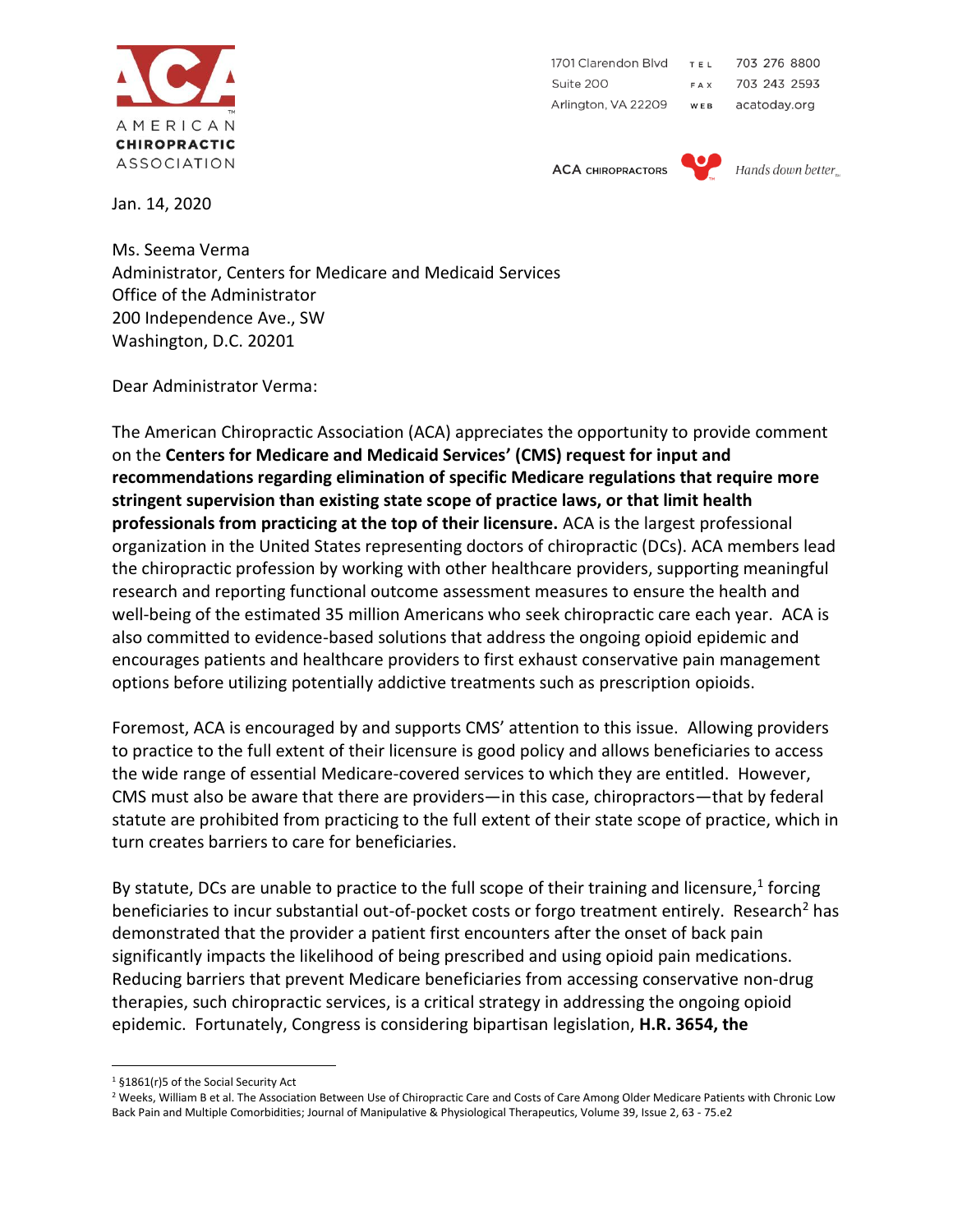**Chiropractic Medicare Coverage Modernization Act<sup>3</sup>** , which is designed to allow patients full access to the Medicare-covered services a chiropractor may perform under their state licensure.

Promoting policy to include evidence-based integrative health services would give Medicare beneficiaries access to conservative, non-drug options for pain relief while also lowering overall costs associated with the treatment and management of musculoskeletal disorders. As noted in a workshop convened by the National Academies in December 2018, Medicare and Medicaid beneficiaries "encounter increased coverage constraints because most states provide limited to no coverage for acupuncture and chiropractic care."<sup>4</sup>

Low back pain remains one of the most common conditions for which opioids are prescribed, despite the increased understanding regarding the risk of addiction.<sup>5</sup> Research shows the availability and coverage of evidence-based, non-drug pain management therapies can substantially decrease initial opioid prescriptions in Medicare patients seeking treatment for low back pain (LBP)<sup>6</sup>. However, arbitrary and limiting Medicare coverage and the lack of nonpharmacological therapies available are significant barriers to relief for many beneficiaries.

A prime example of this is the arbitrarily limited chiropractic benefit in Medicare. Beneficiaries who require Medicare-covered services that are "attendant to" the spinal manipulation service provided by doctors of chiropractic must obtain those services from another provider in order for Medicare to cover them. This requires the beneficiary to experience unnecessary delays, inconveniences and the added expense (time, travel, etc.) of seeing a second provider. If a DC determines that the beneficiary needs an X-ray, laboratory test or other diagnostic procedure, current policy does not even allow them to *order* those covered services. In such instances, further unnecessary visits and beneficiary expenses are necessary to obtain the required order from a second Medicare provider—who will often turn around (especially in the case of X-rays) and order the service from a *third* Medicare provider.

Doctors of chiropractic are licensed in all 50 states as portal-of-entry providers who treat the "whole body" and whose scope of practice—as defined by their respective state law—allows them to provide a broader range of services compared with what is currently allowed under Medicare. A typical state scope recognizes the ability and training of DCs to examine, diagnose, treat and refer. Since Medicare coverage of the services of medical doctors and osteopaths is determined by state licensure; likewise, Medicare coverage for the services of chiropractors should reflect the scope of practice determined appropriate by state authority.

<sup>3</sup> <https://www.congress.gov/bill/116th-congress/house-bill/3654/>

<sup>&</sup>lt;sup>4</sup> Stroud C, Posey Norris SM, Bain L, editors. The Role of Nonpharmacological Approaches to Pain Management: Proceedings of a Workshop. Washington (DC): National Academies Press (US); 2019 Apr 12. Available from: https://www.ncbi.nlm.nih.gov/books/NBK541702/ doi: 10.17226/25406

<sup>5</sup> Feldman V, Return on investment analysis of Optum offerings — assumes Network/UM/Claims services; Optum Book of Business Analytics 2013. Analysis as of 12/8/2014.

<sup>6</sup> Kazis LE, et al. BMJ Open 2019;9:e028633. doi:10.1136/bmjopen-2018-028633